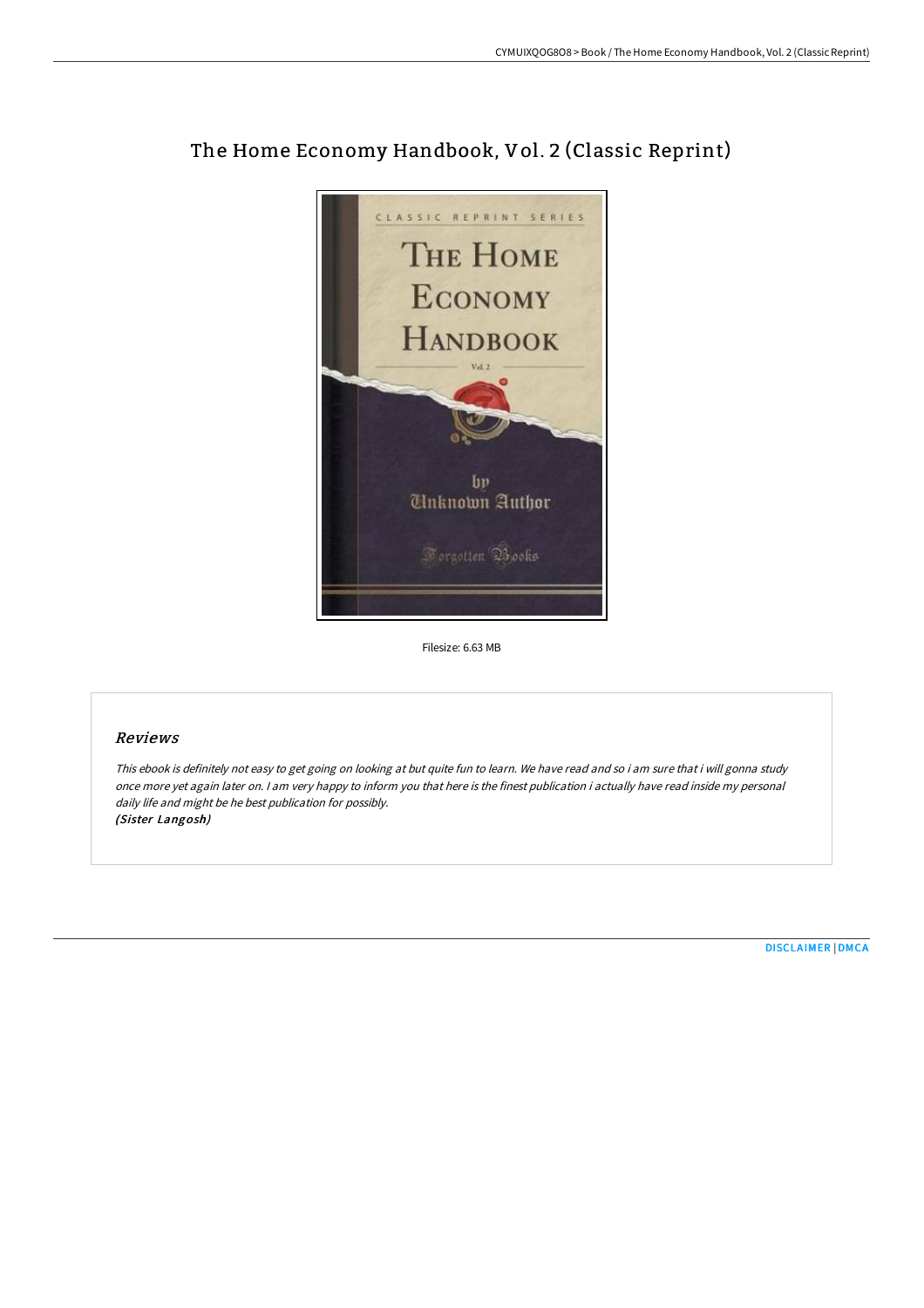## THE HOME ECONOMY HANDBOOK, VOL. 2 (CLASSIC REPRINT)



To save The Home Economy Handbook, Vol. 2 (Classic Reprint) eBook, make sure you access the link beneath and save the ebook or gain access to other information which are related to THE HOME ECONOMY HANDBOOK, VOL. 2 (CLASSIC REPRINT) book.

Forgotten Books, United States, 2015. Paperback. Book Condition: New. 229 x 152 mm. Language: English . Brand New Book \*\*\*\*\* Print on Demand \*\*\*\*\*.Excerpt from The Home Economy Handbook, Vol. 2 His muscles will waste away for want of repairs. By a balanced ration is meant the proper amounts of both repair and fuel foods. The Calory Before we can judge the relative fuel values of the different foods, we must know what the calory is. The calory is the unit for measuring energy, just as the pound is the unit of weight, and the dollar the unit of money. Energy may be in either of two forms: heat or power (and may be changed from one to the other). A calory of energy in the form of heat is that amount of heat necessary to raise one liter (about one pint) of water four degrees Fahrenheit. Thus it takes 45 calories of heat to raise a pint of water from the freezing point to the boiling point. A calory of energy in the form of power will raise one ton to a height of a little more than 1 1/2 feet (1.54 ft.). A calory of power will raise a pound to the height of 3,080 ft. We have seen that a man at light work requires about 1/5 lb. of protein and about 3,000 calorics of fuel per day. A man at moderately heavy labor requires about .28 lb. of protein, and about 3,500 calories of fuel per day. The ration of a man doing heavy labor must provide 1/3 lb. of protein and 4,000 calories of fuel. Composition of Food Materials At this point will be given a table showing the protein and fuel values of a large number of foods. This table is very important,...

 $_{\rm PDF}$ Read The Home Economy [Handbook,](http://digilib.live/the-home-economy-handbook-vol-2-classic-reprint-.html) Vol. 2 (Classic Reprint) Online E Download PDF The Home Economy [Handbook,](http://digilib.live/the-home-economy-handbook-vol-2-classic-reprint-.html) Vol. 2 (Classic Reprint)